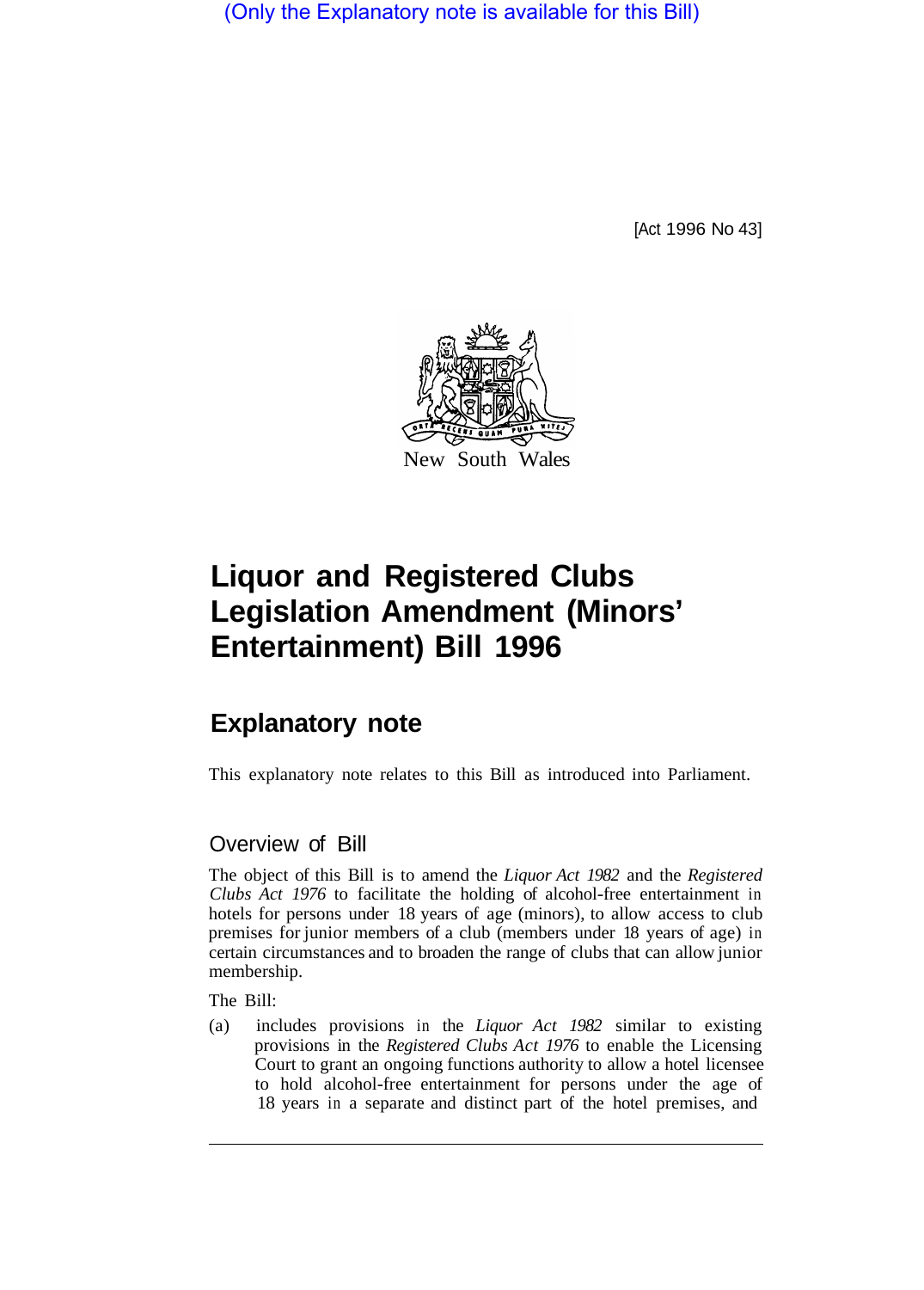#### Liquor and Registered Clubs Legislation Amendment (Minors' Entertainment) Bill 1996 [Act 1996 No 43]

Explanatory note

- (b) includes certain conditions relating to functions authorities in both those Acts and provides for other conditions to be prescribed by regulations, and
- enables the Licensing Court to grant approval for a small registered (c) club to allow access to normally restricted areas of club premises by junior members of the club for sporting related activities, and
- expands the circumstances in which minors can be members of a (d) registered club to include cases where membership is to enable the minor to take part in regular sporting activities organised by the club, and
- clarifies that it is an offence to sell or supply liquor to a minor in any place, and (e)

makes other amendments of a minor or consequential nature.

#### Outline of provisions

**Clause 1** sets out the name (also called the short title) of the proposed Act.

**Clause 2** provides for the commencement of the proposed Act on a day or days to be appointed by proclamation.

**Clause 3** is a formal provision giving effect to the amendments to the *Liquor Act 1982* set out in Schedule 1.

**Clause 4** is a formal provision giving effect to the amendments to the Registered Clubs Act 1976 set out in Schedule 2.

#### **Schedule 1 Amendment of Liquor Act 1982**

#### **Minors functions authorities for licensed premises**

Provisions of the *Liquor Act 1982* currently enable the Liquor Administration Board to authorise the use of part of premises to which a hotelier's licence relates by minors under adult supervision. The amendments will replace those provisions with provisions similar to those in the *Registered Clubs Act 1976,* establishing a scheme for application to the Licensing Court for a grant of a minors functions authority to authorise a part of licensed premises to be used for entertainment for minors.

The Licensing Court may grant a minors functions authority for any period it thinks appropriate and an annual fee is payable for the authority.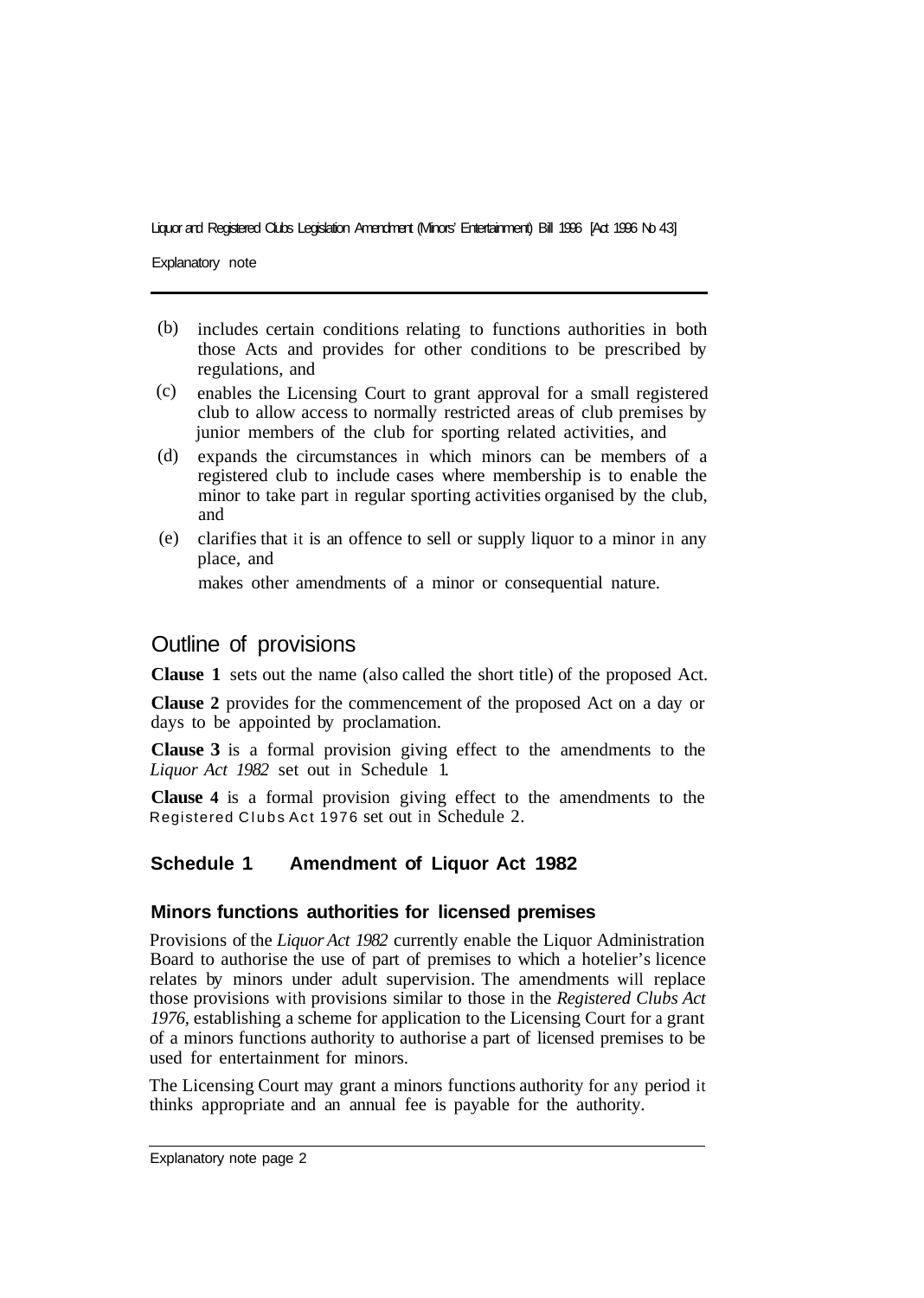Liquor and Registered Clubs Legislation Amendment (Minors' Entertainment) Bill 1996 [Act 1996 No 43]

Explanatory note

A minors functions authority is subject to conditions that must be imposed by the Licensing Court in relation to specified matters, any conditions prescribed by the regulations and any other conditions that the Licensing Court thinks appropriate to impose. The conditions that must be imposed include conditions relating to the level of adult supervision required, ensuring the quiet and good order of the surrounding neighbourhood and enabling the safe conduct of minors attending entertainment on licensed premises. A minors functions authority will also be subject to a condition that tobacco vending machines must not be located in function areas or access areas while functions are being held under the authority and that liquor must not be sold in such areas.

A licensee will commit an offence if any of the conditions of a minors functions authority are breached.

The Commissioner of Police, the Director of Liquor and Gaming or a council may make a complaint on specified grounds against the continuing operation of a minors functions authority. The Licensing Court may impose certain penalties on a licensee in complaint proceedings, including cancelling or suspending a minors functions authority held by the licensee and fining the licensee. (Schedule 1 [4] and [5])

**Schedule 1** [2] ensures that the normal provisions relating to restricted areas of licensed premises (such as offences for allowing access to minors) do not apply to parts of licensed premises while they are being used in accordance with a minors functions authority. Schedule 1 [1], [3], [6]-[9] and [11]-[14] contain other consequential amendments.

**Schedule 1 [15]** and **[16]** save existing authorisations under section 112 of the Act and take account of an amendment contained in the *Liquor and Registered Clubs Legislation Amendment Bill 1996* that has been introduced into Parliament in the event that the Bill is enacted.

# **Offence of selling or supplying liquor to a miner**

**Schedule 1** [11] makes it clear that it is an offence to sell or supply liquor to a minor, regardless of where the sale or supply takes place. The amendment removes a possible doubt caused by the location of the offence in the Act near offences relating to licensed premises.